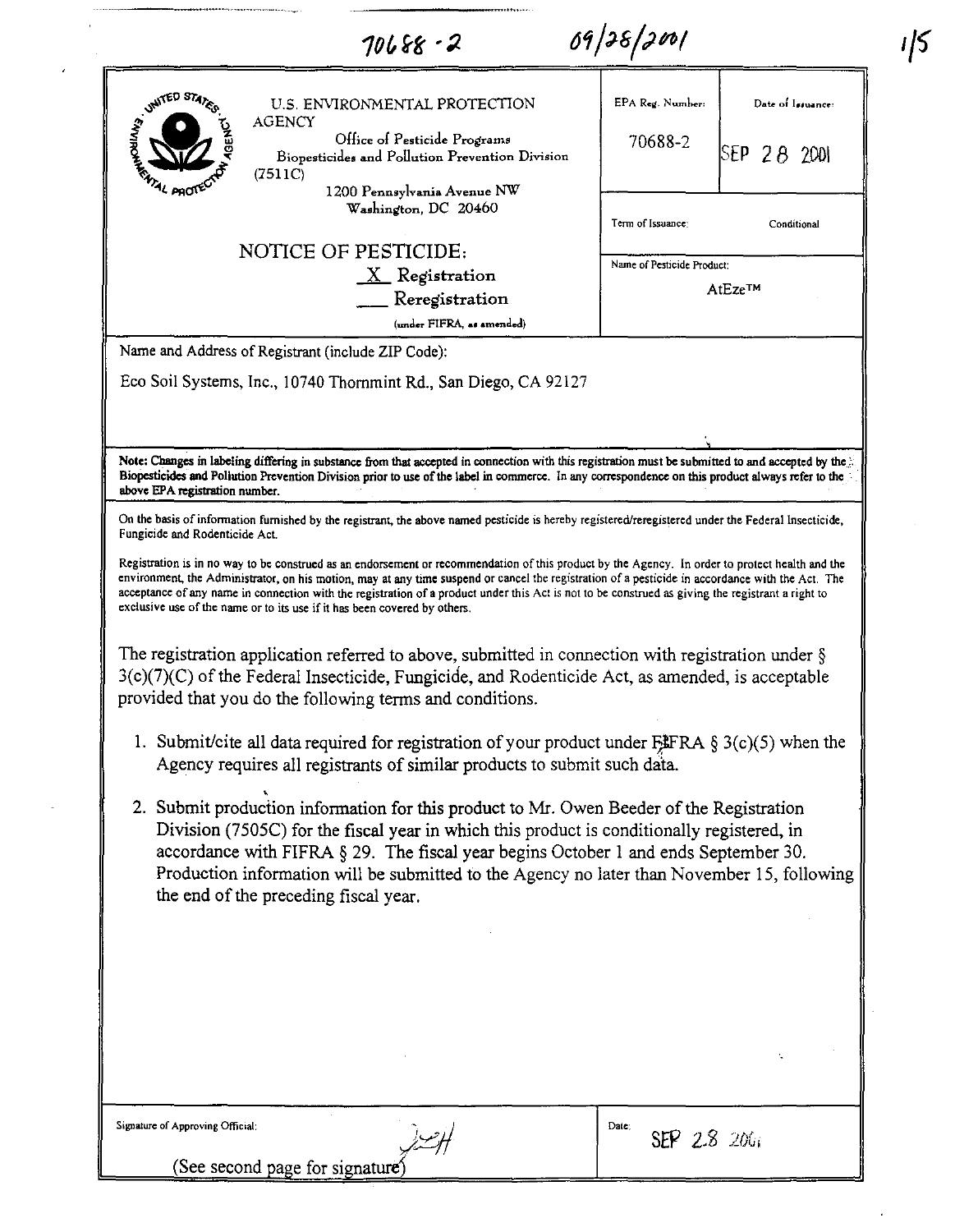**EPA Fonn 8570-6** 

3. Within eighteen (18) months after the date of this registration: (I) Growth and survival data for the bacterium *Pseudomonas shlororaphis* strain 63-28, for the temperature range of 10 to 25 degrees C. (2) A study demonstrating the production of siderophores by this strain.

4. Amend the proposed label by specifically indicating the sites of application. General terms such as "vegetable crops" are not acceptable unless qualified by specific examples.

5. Submit five (5) copies of the revised final printed labeling before you release the product for shipment. Refer to the A-79 enclosure for a further description of final printed labeling.

If these conditions are not complied with, the registration will be subject to cancellation in accordance with FIFRA sec.  $6(e)$ . Your release for shipment of the product constitutes acceptance of these conditions.

A stamped copy of the label is enclosed for your records.

 $\mathbf{v}$ 

Sincerely,

.<br>. fink Choleves

/ Janet L. Andersen, Director Biopesticides and Pollution  $\beta$ Prevention Division .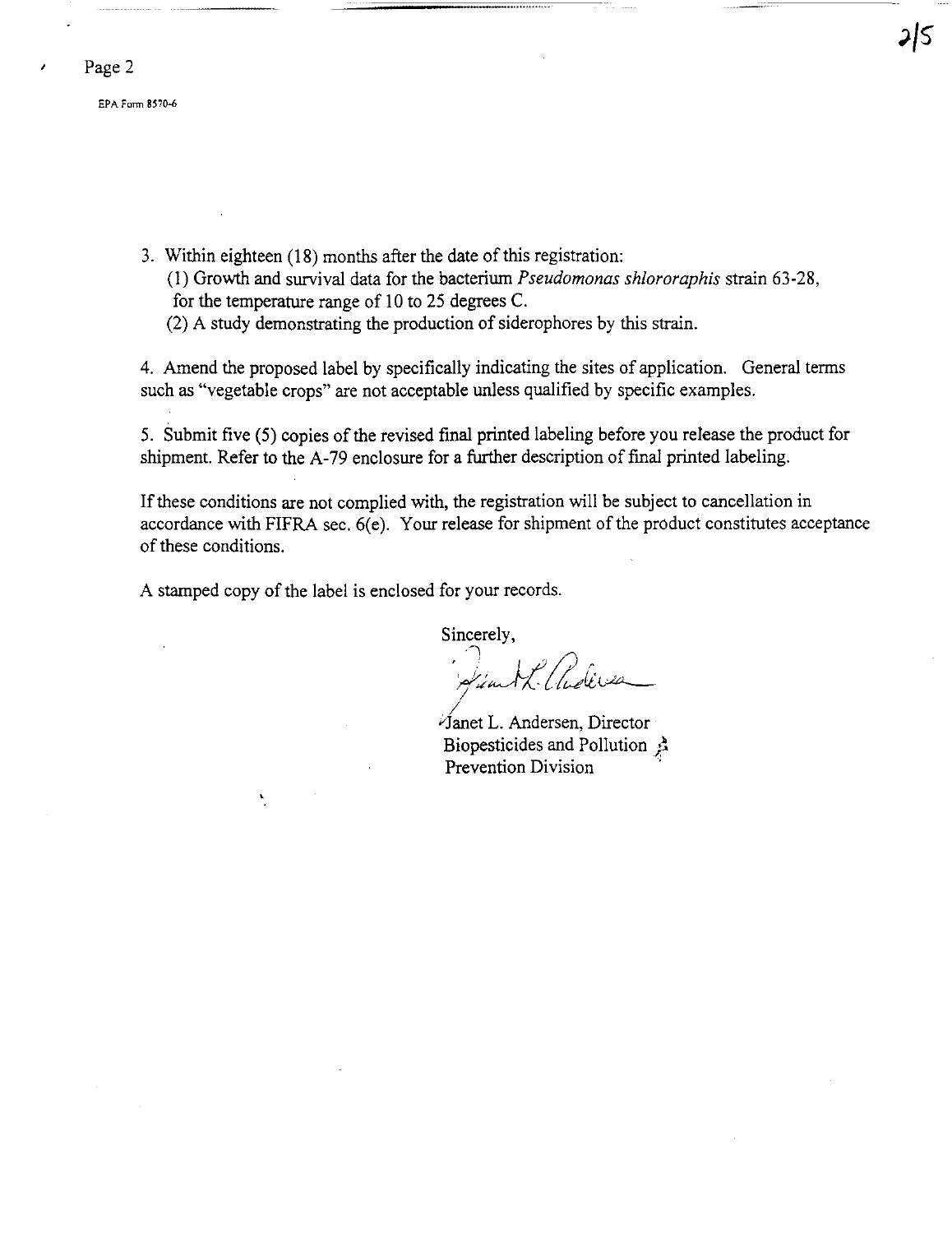# AtEze™

### A BACTERIAL INOCULANT FOR THE SUPPRESSION OF ROOT/STEM ROT PATHOGENS OF GREENHOUSE CROPS.

### ACTIVE INGREDIENT

|                                                         | 0.16%* |
|---------------------------------------------------------|--------|
|                                                         | 99.84% |
| <b>TOTAL 100.00%</b>                                    |        |
| *Contains $1.9 \times 10^9$ colony forming units per ml |        |

KEEP OUT OF REACH OF CHILDREN

## CAUTION

## PRECAUTIONARY STATEMENTS HAZARDS TO HUMANS AND DOMESTIC ANIMALS

### Personal Protective Equipment:

Applicators and other handlers must wear long sleeved-shirt and long pants, approval number prefix N-95, R-95, or P-95). and shoes plus socks and use a dust/mist filtering respirator (MSHA/NIOSH

·1 Follow manufacturer's instructions for cleaning/maintaining PPE. If no such instructions for washables, use detergent and hot water. Keep and wash PPE separately from other laundry.

### JVIRONMENTAL HAZARDS

bo not contaminate water supplies when cleaning equipment or disposing of equipment washwaters. This product may be toxic or pathogenic to fish and aquatic invertebrates. The potential effects of this product on non·target beneficial insects that may be used in greenhouse Integrated Pest Management Programs are not known.

# STORAGE AND DISPOSAL

### **STORAGE**

Store at 41°F (S"C) until use. The product is stable until the expiration date stamped on the package. Avoid exposing container to sun, excess heat, drying and freeze·thaw cycles. Do not store with food or feed.

Discard the product if the package is damaged and is leaking.

Once opened, the product should be used within 24 hours

### **DISPOSAL**

Treat unused or expired product with bleach (10% v/v) or alternative . 'ctericldes prior to disposal in the sewer system.

empty containers should be rinsed with water and discarded in a sanitary Iandfill, or by incineration, if allowed by State and Local authorities.

### DIRECTIONS FOR USE

IT IS A VIOLATION OF FEDERAL LAW TO USE THIS PRODUCT IN A MANNER INCONSISTENT WITH ITS LABELING. Do not apply this product in a way that will contact workers or other persons, either directly or through drift. Only protected handlers may be in the area during application. For any requirements specific to your State and Tribe, consult the agency or tribe in your state responsible for pesticide regulation.

### GENERAL INFORMATION

This product contains a strain of the non·pathogenic, non·toxic soil bacterium Pseudomonas chlororaphis, which is ubiquitous in nature. It is used for the suppression of stem and root rots caused by Rhizoctonia solani and Pythium spp., and wilt caused by Fusarium oxysporum on greenhouse ornamental and vegetable crops.

This product is a preventative measure and should be applied before the



# AGRICULTURE USE REQUIREMENTS

Use this product in accordance with its labeling and the Worker Protection Standard, 40 CFR part 170. This Standard contains requirements for the protection of agricultural workers on farms, forests, nurseries, and greenhouses, and handlers of agricultural pesticides. It contains requirements for training, decontamination, notification, and emergency assistance. It also contains specific instructions and exceptions pertaining to the statements on this label about personal protective equipment (PPE), notifications to workers, and restricted-entry interval. The requirements in this box apply to uses of this product that are within covered by the Worker Protection Standard.

The minimum restricted.entry interval is zero.

# PRODUCT APPLICATION

This product must be used prior to the expiration date shown below.

Shake package for 30 seconds by inversion before opening.

Dilute the contents of this package with 100 gallons of water (about 1: 500 dilution rate) immediately prior to use.

This product is limited for use as a direct application or soil drench of contained plants for greenhouse ornamental and vegetable crops.

For greenhouse·grown ornamentals and vegetable crops, the diluted product can be applied immediately after seeding and transplanting of rooted cuttings. As a further preventatives measure, this product may be applied repeatedly at two·month intervals for long·season crops such as cut flowers and greenhouse vegetables.

For bedding plant flats, apply 100 gallons of dilute product to a 1,000 square foot area. Apply 4-8 fluid ounces of dilute product into a 6-inch pot or until the root zone is completely saturated. For other sized containers, apply dilute product at amounts proportionate to the volume of the container. The diluted product can be applied as a soil drench or through a drip irrigation system

Use all dilute product within 24 hours.

Allow one hour before adding further liquid to treated pots

APPLICATION THROUGH CHEMIGATlON: Refer to supplemental labeling entitled "SUPPLEMENTAL LABELING: CHEMIGATION" for use directions for chemigation. Do not apply this product through any irrigation system unless the supplemental labeling on chemigation is followed.

### WARRANTY

This material conforms to the description on the label and is reasonably fit for the purposes stated on the label when used and stored in accordance with the directions. The timing of the application, the nature of the soil, the disease problem, the condition of the crop and incompatibility with other soil-treatment products are beyond the control of the seller.

EPA Registration No.: 70688-# EPA Establishment No.: 70571-MN-1

Net Contents: 26 fl. oz. (770 ml)

Lot No

### Product expiration date:

This product is manufactured for: Eco Soil Systems, Inc. 10740 Thornmint Rd. San Diego, CA 92127 (858) 675-1600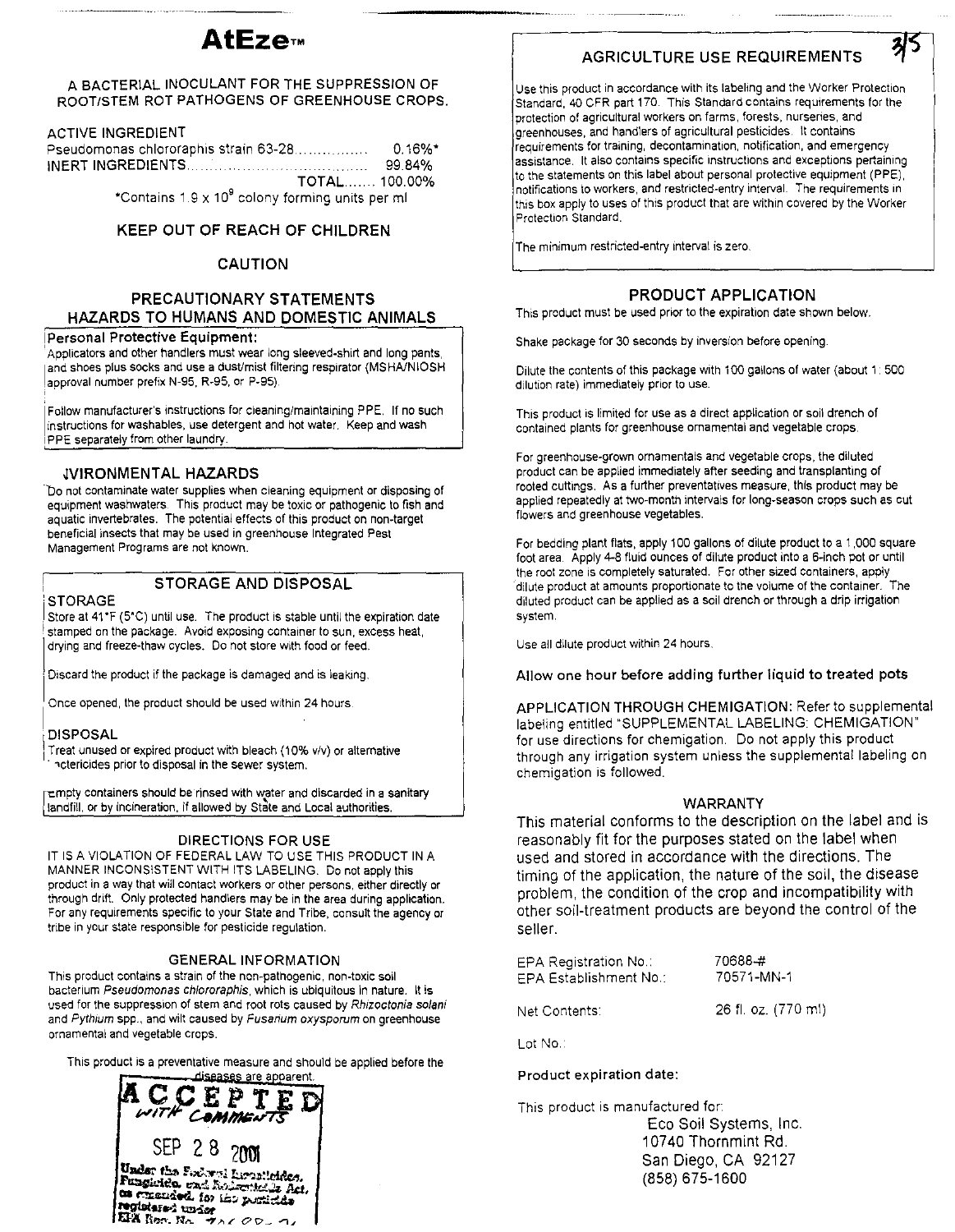# -\_.\_------- SUPPLEMENTAL LABELING: CHEMIGATION

### Application of AtEze Through Irrigation Systems

### CHEMIGATION USER PRECAUTIONS:

Apply this product only through drip (trickle), flood (basin) or sprinkler (overhead boom) irrigation systems. Do not apply this product through any other type of irrigation system. Crop injury, lack of effectiveness, or illegal pesticide residues in the crop can result from nonuniform distribution of treated water. If you have questions about calibration, you should contact State Extension Service specialists, equipment manufacturers or other experts. Do not connect an irrigation system (including greenhouse systems) used for pesticide application to a public water system unless the pesticide label·prescribed safety devices for public water systems are in place. A person knowledgeable of the chemigation system and responsible for its operation, or under the supervision of the responsible person, shall shut the system down and make necessary adjustments should the need anse.

### FOR CHEMIGATION SYSTEMS CONNECTED TO PUBLIC WATER SYSTEMS:

Public water system means a system for the provision to the public of piped water for human consumption if such system has at least 15 service connections or regularly serves an average of at least 25 individuals daily at least 60 days out of the year.

Chemigation systems connected to public water systems must contain a functional, reduced-pressure zone (RPZ), backflow preventer or the functional equivalent in the water supply line upstream from the point of

'sticide introduction. As an option to the PRZ, the water from the public

,Ier system should be discharged into a reservoir tank prior to pesticide introduction. There shall be a complete physical break (air gap) between the oultet end of the fill pipe and the top or overflow rim of the reservoir tank of at least twice the inside diameter of the fill pipe

The pesticide injection pipeline must contain a functional, automatic, quickclosing check valve to prevent the flow of fluid back toward the injection pump. The pesticide injection pipeline must contain a functional, normally closed, solenoid-operated valve located on the intake side of the injection pump and connected to the system interlock to prevent fluid from being withdrawn from the supply tank when the irrigation system is either automatically or manually shut down. The system must contain functional interlocking controls to automatically shut off the pesticide injection pump when the water pump motor stops, or in cases where there is no water pump, when the water pressure decreases to the point where pesticide distribution is adversely affected.

Systems must use a metering pump, such as a positive displacement inject pump(e.g., diaphragm pump) effectively designed and constructed of materials that are compatible with pesticides and capable of being fitted with .., system interlock.

o not apply when wind speed favors drift beyond the area intended for treatment. \.

Agitation of the reservoir containing AtEze may be appropriate if the introduction of the product through the drip irrigation system takes greater than an hour. Application can be continuous but should not be followed by any further irrigation until at least one hour following chemigation. AtEze should be mixed with the drip irrigation system so that the product is diluted approximately 1:500 when being applied.

### FOR DRIP (TRICKLE) CHEMIGATION:

- 1. The system must contain a functional check valve, vacuum relief valve, and low pressure drain appropriately located on the irrigation pipeline to prevent water source contamination from backflow.
- 2. The pesticide injection pipeline must contain a functional, automatic, quick-closing check valve to prevent the flow of fluid back toward the injection pump.
- 3 The pesticide injection pipeline must also contain a functional, normally closed, so!enoid~operated valve located on the intake side of the injection pump and connected to the system interlock to prevent fluid from being withdrawn from the supply tank when the irrigation system is either automatically or manually shut down.
- 4. The system must contain functional interlocking control to automatically shut off the·pesticide injection pump when the water pump motor stops.
- 5. The irrigation line or water pump must include a functional pressure switch which will stop the water pump motor when the water pressure decreases to the point where pesticide distribution is adversely affected.
- 6 Systems must use a metering pump such as a positive displacement  $\mathcal{U}\mathcal{S}$ injection pump (e.g. diaphragm pump) effectively designed and constructed of materials that are compatible with pesticides and capable of being fitted with a system interlock.
- 7. Agitation of the reservoir containing AtEze may be appropriate if the introduction of the product through the drip irrigation system takes greater than an hour.
- 8 Application can be continuous but should not be followed by any further irrigation until at least one hour following chemigation,
- 9. AtEze should be mixed with the drip irrigation system so that the product is diluted approximately 1 :500 when being applied.

### FOR FLOOD (BASIN), FURROW AND BORDER CHEMIGATION:

- Systems using a gravity flow pesticide dispensing system must meter the pesticide into the water at the head of the field and downstream of a hydraulic discontinuity such as a drop structure or weir box to decrease potential for water source contamination from backflow jf water flow stops
- 2. Systems utilizing a pressurized water and pesticide injection system must meet the following requirements:
	- a. The system must contain a functional check valve, vacuum relief valve, and low pressure drain appropriately located on the irrigation pipeline to prevent water source contamination from backflow.
	- b. The pesticide injection pipeline must contain a functional, automatic, quick closing check valve to prevent the flow of fluid back toward the injection pump.
	- c. The pesticide injection pipeline must also contain a functional, normally closed, solenoid-operated valve located on the intake side of the injection pump and connected to the system interlock to prevent fluid from being withdrawn from the supply tank when the irrigation system is either automatically or manually shut down.
	- d The system must contain functional interlocking controls to automatically shut off the pesticide injection pump when the water pump motor stops.
	- The irrigation line or water pump must include a functional pressure switch which will stop the water pump motor when the water pressure decreases to the point where pesticide distribution is adversely affected.
	- 1. System must use a metering pump, such as a positive displacement injection pump (e. g., diaphragm pump) effectively designed and constructed of materials that are compatible of being fitted with a system interlock.
- 3. Constant agitation in a pesticide supply tank is recommended to maintain product in suspension. Fill tank with  $\frac{1}{2}$  to  $\frac{3}{2}$  the desired amount of water. Start mechanical or hydraulic agitation. Add required amount of AtEze and then the remaining volume of water .
- 4. Inject diluted AtEze during the entire irrigation cycle. If a pesticide supply tank is unavailable, inject undiluted AtEze at the rate of 26 oz. per 1000 square foot area.
- S. Apply at AtEze drench at 26 oz. per 100 gallons of water.

### FOR OVERHEAD BOOM- AND MIST.TYPE SYSTEMS, SPRINKLERS SUCH AS IMPACT OR MICROSPRINKLER CHEMIGATION:

- 1. The system must contain a functional check valve, vacuum relief valve, and low pressure drain appropriately iocated on the irrigation pipeline to prevent water source contamination from backflow.
- 2. The pesticide injection pipeline must contain a functional, automatic, quick~closing check valve to prevent the flow of fluid back toware the injection pump,
- 3. The pesticide injection pipeline must contain a functional, automatic, quick-closing check valve to prevent the flow of fluid back toward the injection pump.
- 4 The system must contain functional interlocking controls to automatically shut off the pesticide injection pump when the water pump motor stops.
- 5. The irrigation line or water pump must include a functional pressure switch which will stop the water pump motor when the water pressure decreases to the point where pesticide distribution is adversely affected.
- 6. Systems must use a metering pump, such as a positive displacement injection pump (e. g., diaphragm pump) effectively designed and constructed of materials that are compatible with pesticides and capable of being fitted with a system interlock.
- 7 Do not apply when wind speed favors drift beyond the are intended for treatment